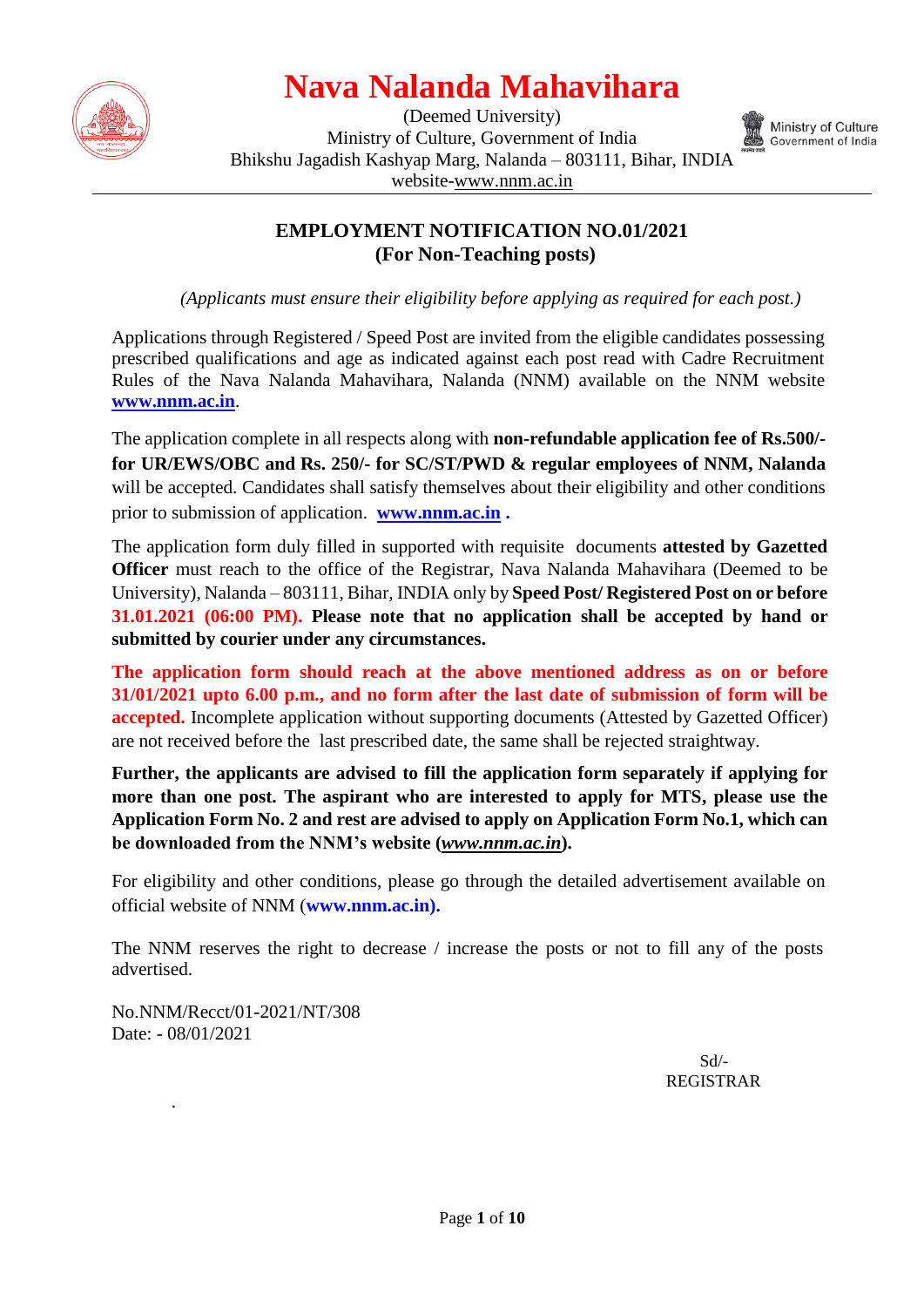

(Deemed University) Ministry of Culture, Government of India Bhikshu Jagadish Kashyap Marg, Nalanda – 803111, Bihar, INDIA website[-www.nnm.ac.in](http://www.nnm.ac.in/)



#### **EMPLOYMENT NOTIFICATION NO. 01/2021 (For Non-Teaching posts)**

Applications from the eligible candidates possessing eligibility conditions as indicated against each post read with Cadre Recruitment Rules of the NNM available on the NNM website **[www.nnm.ac.in](http://www.cujammu.ac.in/)**, are invited for appointment by direct recruitment by open competition to the various non-teaching positions.

The vacancies details<sup>\*</sup> are as under:

| Sl. No | <b>Name of the Post</b>  | <b>Pay Scale</b>                 | <b>No. of Posts</b>  |
|--------|--------------------------|----------------------------------|----------------------|
| 1.     | Account officer          | Rs.47600-151100, Level-8         | $01$ -UR             |
| 2.     | <b>Private Secretary</b> | $Rs.44900-142400$ , Level $-7$   | $01$ -UR             |
| 3.     | Senior Assistant         | Rs. $35400 - 112400$ , Level – 6 | $02 - UR$            |
| 4.     | Steno-cum-Typist         | Rs. 25500-81100, Level $-4$      | $01$ -UR             |
| 5.     | Library Assistant        | Rs. 21700-69100, Level $-3$      | $01$ -UR             |
| 6.     | <b>MTS</b>               | Rs. $18000 - 56900$ , Level - 1  | $05$ -UR<br>$01-OBC$ |

**Note:** UR-Unreserved, OBC-Other Backward Classes

\*The NNM reserves the right to decrease / increase the posts or not to fill any of the posts advertised.

#### **ELIGIBITY:**

#### **1. ACCOUNT OFFICER** (Rs. 47600-151100, Level – 8 as per  $7<sup>th</sup>$  CPC)

**Age limit for direct recruits:** 30 Years (Relaxable for Government servants upto 5 years in accordance with the instructions or orders issued by the Central Government.)

**Note**: The crucial date for determining the age limit shall be the closing date for receipt of applications from candidates in India (and not the closing date prescribed for those in Assam, Meghalaya, Arunachal Pradesh, Mizoram, Manipur, Nagaland, Tripura, Sikkim, Ladakh Division of Jammu & Kashmir State, Lahaul and Spiti District and Pangi Sub-Division of Chamba District of Himachal Pradesh, Andaman Nicobar Islands or Lakshadweep)

#### **Educational and other qualifications required for direct recruits:**

- i) Degree of a recognized University/Institute
- ii) 3 years experience in Cash, Account and Budget work in a Government Office/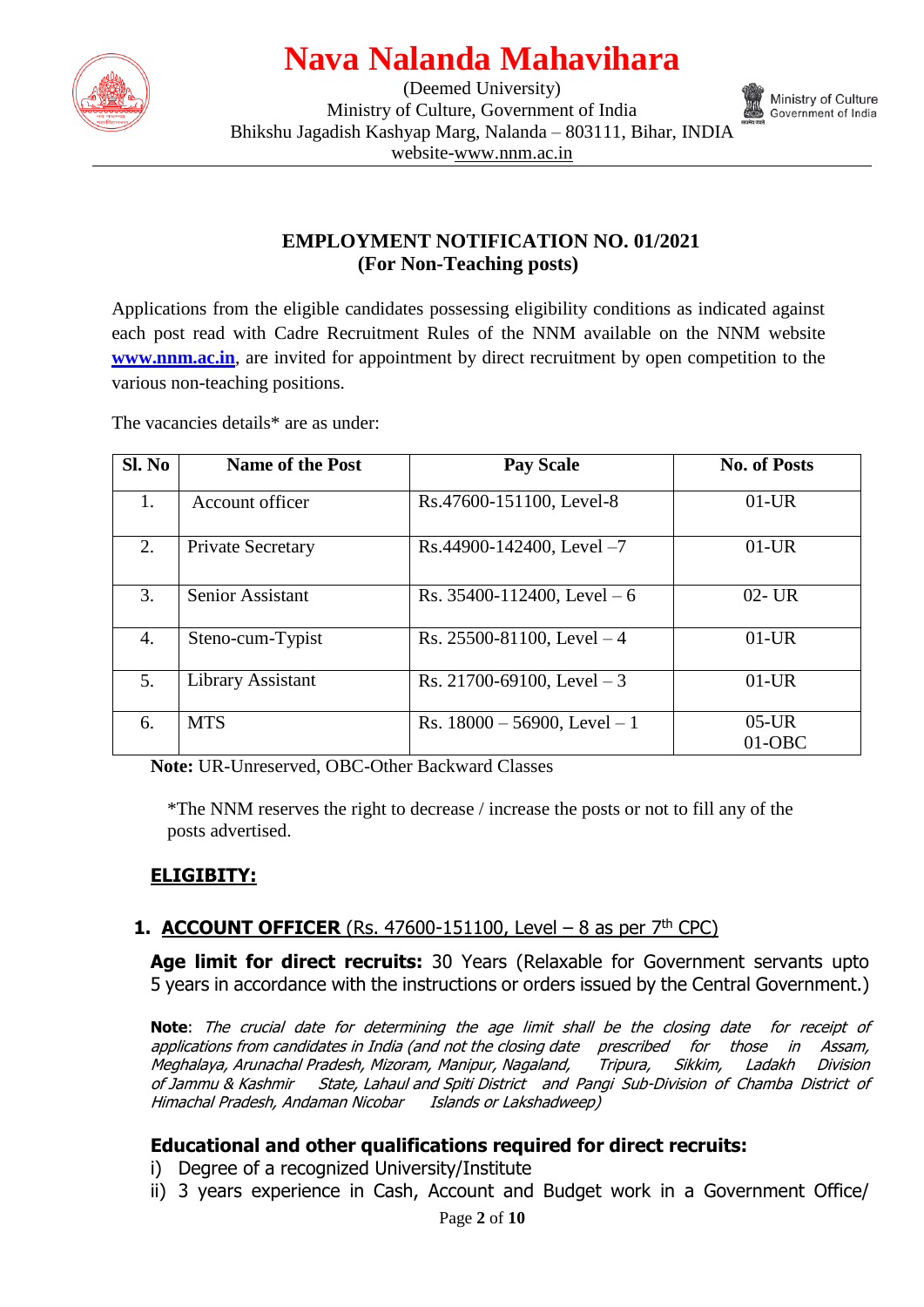

(Deemed University)



Ministry of Culture, Government of India Bhikshu Jagadish Kashyap Marg, Nalanda – 803111, Bihar, INDIA

website[-www.nnm.ac.in](http://www.nnm.ac.in/)

PSU/Autonomous body/ Statutory Body. (4 years experience if the post is in the PB-2,GP of Rs. 4800)

**Note 1**: Qualifications are relaxable at the discretion of the Union Public Service Commission for reasons to be recorded in writing in case of candidates otherwise well qualified.

**Note 2**: Qualifications regarding experience is/are relaxable at the discretion of the Union Public Service Commission [Competent Authority] in the case of candidates belonging to the Scheduled Castes or Scheduled Tribes if, at any stage of selection the Union Public Service Commission/Competent Authority is of the opinion that sufficient number of candidates from these communities possessing the requisite experience are not likely to be available to fill up the posts reserved for them.

**2. PRIVATE SECRETARY** (Rs.44900-142400, Level  $-7$  as per  $7<sup>th</sup>$ CPC)

Age limit: 45 years

### **Essential Qualifications**:

i) Graduate from a recognized University with at least 50% marks.

ii) Experience of 3 years as Sr. P.A. or 8 years as Stenographer (PB-2, GP of Rs. 1900).

iii) Minimum speed of 120/100 w.p.m. in English/Hindi shorthand and 40/30 w.p.m. in English/Hindi Typewriting on computer or bilingual.

iv) Proficiency in computer operation, noting and drafting.

### **Desirable Qualifications:**

i) Post Graduate.

ii) Well conversant in Hindi and English.

iii) Diploma in Computer Application from recognized Institution.

iv) At least three year experience in the secretarial/ministerial cadre posts (Personal Assistant/Stenographer/Assistant/UDC or equivalent posts in the pay scale of Rs. 9300- 34800-FGP Rs. 4200 in Central/State Govt./University/Public sector undertakings and other Central or State Autonomous bodies.

### **3. SENIOR ASSISTANT** (Rs. 35400-112400, Level – 6 as per  $7<sup>th</sup>$  CPC)

### **Age Limit: Upper Age Limit 40 years**

### **Essential Qualifications:**

i) Bachelor's degree from a recognized University.

ii) Typing speed of 35 w.p.m. in English or 30 w.p.m. in Hindi or bilingual on computer.

iii) Proficiency in computer operation, noting and drafting.

### **Desirable Qualification:**

i) At least two years' experience as UDC in the grade of Rs. 5200-20200 + GPA Rs. 2400/- **OR** equivalent Post of any Central/State Govt./University/Public Sector Undertakings and other Central or State autonomous Bodies, **OR**

ii) Master's Degree in any discipline.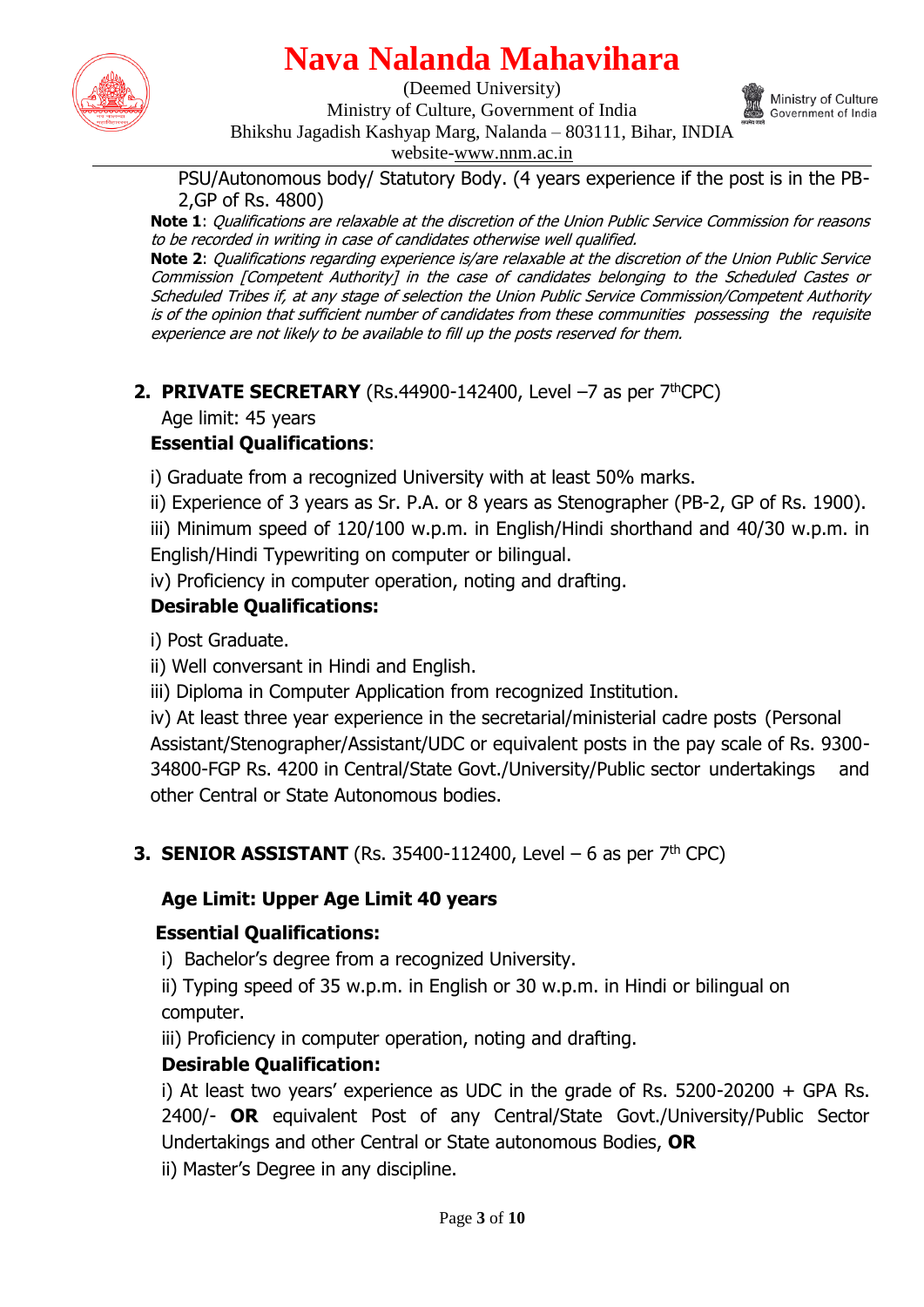

(Deemed University) Ministry of Culture, Government of India Bhikshu Jagadish Kashyap Marg, Nalanda – 803111, Bihar, INDIA website[-www.nnm.ac.in](http://www.nnm.ac.in/)



**4. Steno-cum-Typist** (Rs. 25500-81100, Level  $-$  4 as per  $7<sup>th</sup>$ CPC) **Age Limit: 18 - 35 years** 

### **Essential Qualifications:**

- i) Graduate from a recognized University.
- ii) Candidate must have the speed of 80 w.p.m. in English/Hindi shorthand and 40/30 w.p.m. in English/Hindi Typewriting on computer.
- iii) Proficiency in computer operation, noting and drafting.
- **5. Library Assistant** (Rs. 21700-69100, Level  $-$  3 as per  $7<sup>th</sup>$ CPC) **Age limit for direct recruitment: Not exceeding 30 years**

#### **Essential Qualifications:**

- i) Bachelor's Degree in Library Science / Information science.
- ii) One year relevant experience in a University/ College library.
- **6. MTS** (Rs. 18000-56900, Level 1 as per  $7^{th}$ CPC)

### **Age Limit: 45 years**

### **Essential Qualifications experience:**

- i) Class  $10<sup>th</sup>$  Standard from a recognized School/ Board.
- ii) Those working in Central Govt./State Govt./Autonomous organization controlled by State or Central Govt. may be given relaxation in age.

#### **GENERAL TERMS & CONDITIONS**

- 1) **Eligibility Conditions**:
	- a) Mere possession of eligibility conditions shall not entitle a candidate to be called for written test / interview (wherever applicable). The date for determining the eligibility of all candidates in every respect shall be the closing date as prescribed in the advertisement for receipt of the applications. In other words, no candidate shall be called for Written Test / Skill Test / Interview (wherever applicable) if he / she does not possess the minimum qualification and experience etc. as on the closing date of the application for a particular post.
	- b) The NNM may conduct written test for all the candidates who have applied for the post(s). Scrutiny of application will be done in respect of qualified skill test candidates only. Candidature will be cancelled in case of any anomaly observed by the scrutiny committee. Only one representation to disqualified candidates will be entertained by the scrutiny committee.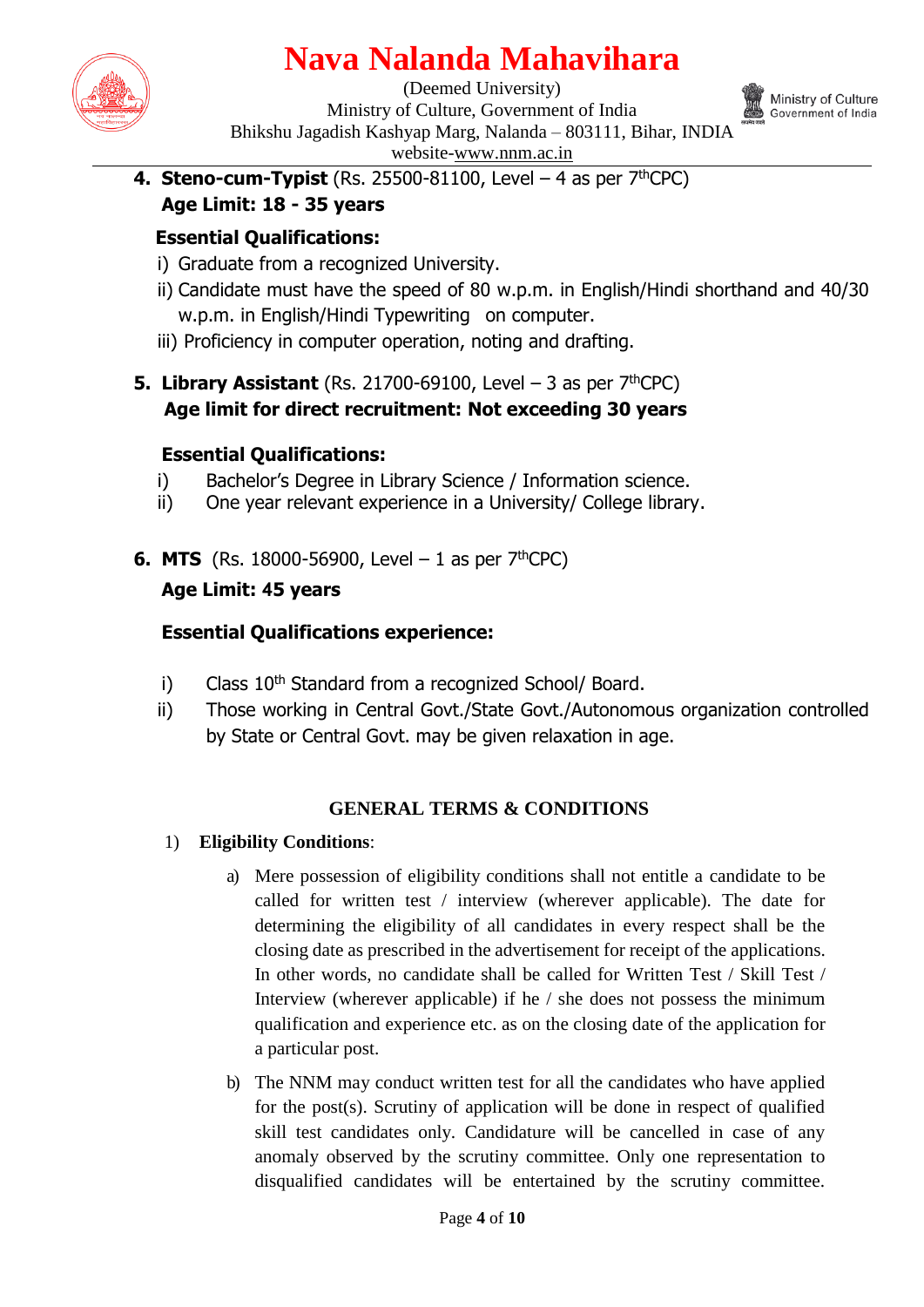

(Deemed University) Ministry of Culture, Government of India Bhikshu Jagadish Kashyap Marg, Nalanda – 803111, Bihar, INDIA website[-www.nnm.ac.in](http://www.nnm.ac.in/)



Therefore, all candidates are advised to ascertain their eligibility strictly as per eligibility criteria of the post(s) prescribed in the Notification.

- 2) Candidate who is already in service should submit his/her application through proper channel. However, he / she may send an advance copy of his / her application and should produce a "No Objection Certificate" from the employer at the time of interview or joining, failing which he / she shall not be allowed to join the NNM, incase hi/her selection is made.
- 3) It is the sole responsibility of the candidate to assess his / her own eligibility for the post for which he/she is applying in accordance with the prescribed qualification, experience etc. and submit his/her application duly filled-in along with the desired information, documents and other supporting materials as per the advertisement. Suppression of factual information, supply of fake documents, providing false or misleading information or any other undesirable action by the candidate shall lead to cancellation of his candidature. In case, it is detected at any point of time in future even after appointment that the candidate was not eligible as per the prescribed qualification, experience etc. which could not be detected at the time of written test / Skill test / interview (wherever applicable) due to whatever circumstances, his / her appointment shall be liable to termination forthwith as per this clause and also based on his / her undertaking in application form. Candidates are advised to confirm their eligibility prior to submission of application.
- 4) Acceptance of documents / certificates / claims etc. submitted by an applicant will be subject to their verification by the competent authorities /sources. If, any claim/ certificate/document is found to be false / fake / incorrect / *malafide* at any stage of verification before or after appointment, the document in question shall be summarily rejected and action may be initiated against the candidate for this misconduct including rejection of his candidature which shall lead to cancellation of his / her appointment, if already appointed.
- 5) If at any stage of the recruitment process or employment, it is detected that there is a willful suppression of factual information relating to the eligibility or otherwise as a candidate, followed by supply of fake documents / or misleading statement / information in the application or tampering of documents or providing such information relating to the caste, educational qualifications, experience or domicile etc. the candidature shall be cancelled or services shall be terminated forthwith, if already appointed, as the case maybe.
- 6) The persons appointed against any post shall be governed by the Act / Statutes / Ordinances / Regulations / Rules governing the service conditions / method of recruitments, CCS (Conduct) Rules, 1964 and CCS (CCA) Rule, 1965 as amended from time to time and resolutions of the Executive Council of the NNM and rules of the Govt. of India / Guidelines of the UGC adopted by the NNM from time to time.
- Page **5** of **10** 7) The appointment of a fresh candidate will be subject to police verification. Until the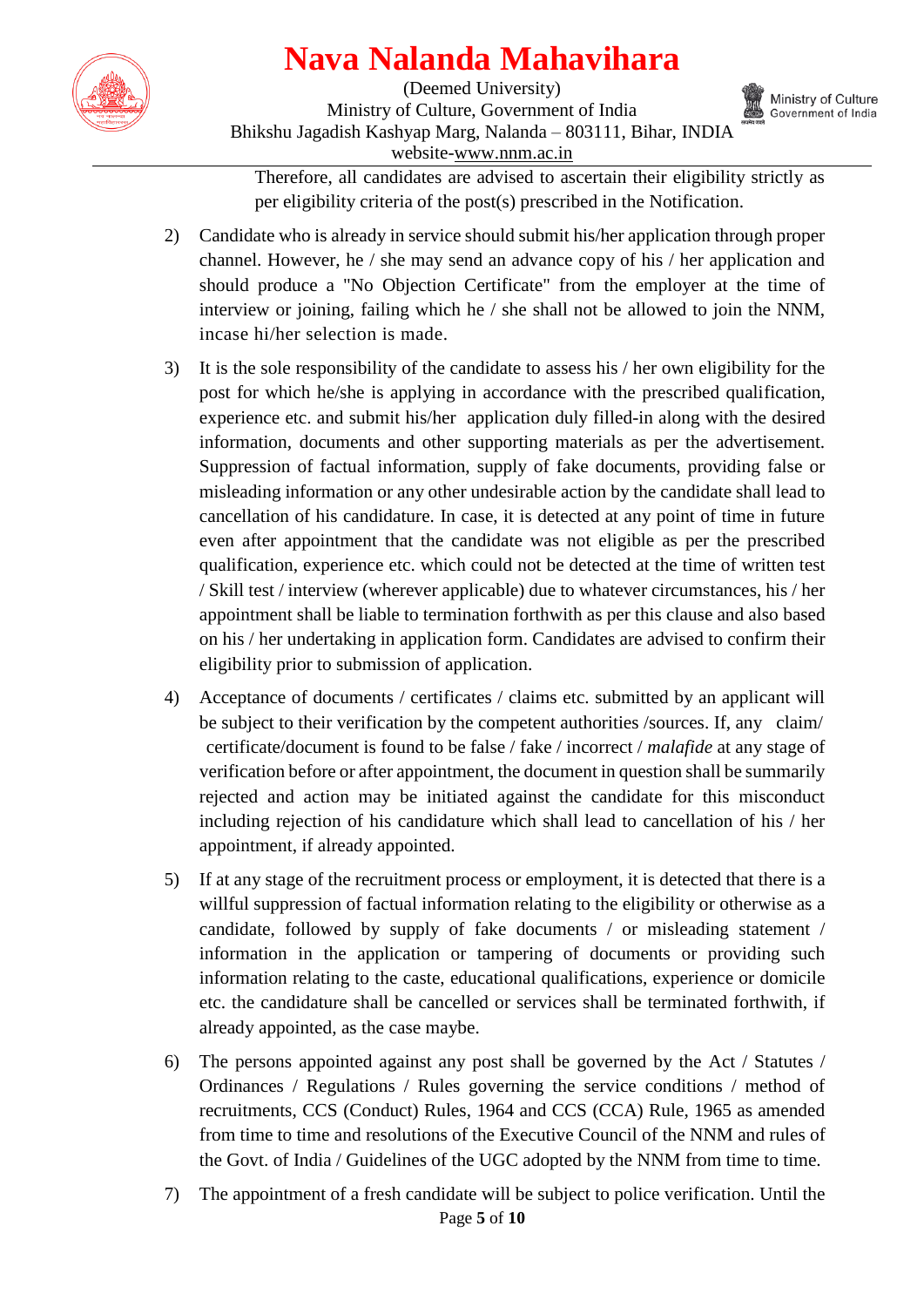

(Deemed University) Ministry of Culture, Government of India Bhikshu Jagadish Kashyap Marg, Nalanda – 803111, Bihar, INDIA website[-www.nnm.ac.in](http://www.nnm.ac.in/)



police verification report is received, the appointment shall be treated as provisional which should be mentioned clearly in the letter of appointment. Incase, the report of the police with regard to his / her conduct, character, antecedents etc. is not found to be satisfactory, the provisional appointment shall be withdrawn/ cancelled / terminated forthwith without notice.

- 8) The selected candidate will also have to undergo a medical examination / test through a constituted Medical Board to ascertain his/her medical fitness for the post prior to joining. In case, he / she is not found to be fit by the authorized medical authorities, the offer of appointment shall be treated as withdrawn. The persons already holding employment under Government or Autonomous Bodies, may submit Medical Fitness Certificate from any Government Hospital at the place of his / her work duly countersigned by the Civil Surgeon or Chief Medical Officer of the concerned district at the time of joining of applicant.
- 9) The selected candidate will be required to perform duties as per the rules of the NNM as amended from time to time. The NNM is free to assign any duty as per the exigency of the situation at any time even during non-working hours / holidays which the employee has to perform without fail to avoid disciplinary action in this regard. The selected candidate is liable to serve anywhere in the country or outside the country where the offices, Campuses or projects of the NNM are located or may be located in future.
- 10) The selected candidate will be governed by the "National Pension System" (earlier known as 'New Pension Scheme') of the Govt. of India as applicable w.e.f. 01.01.2004.
- 11) Candidates who have been awarded degrees from foreign Universities should enclose "*Equivalence Certificates*" issued by the Association of Indian Universities, New Delhi.

#### 12) **Reservations and Relaxations**:

- a. The period put in by the candidates as Residency Period to acquire M.Phil. and /or Ph.D. Degree shall not be counted towards teaching/research experience. Candidates must provide the details with regard to the Residency Period in the application form in case of applicable posts only.
- b. Relaxation in age and experience etc. may be granted to the candidates belonging to the Schedule Caste/Schedule Tribes/OBC/PWD/EWS or other reserved categories as per the UGC/Govt. of India guidelines. A certificate to this effect issued from the competent authority should be produced within the time allotted by the NNM after skill test. Wherever, relaxation of qualification including percentage of marks is permitted under the UGC/Govt. of India guidelines, such relaxation shall also be considered in appropriate cases subject to recommendations of the Screening Committee.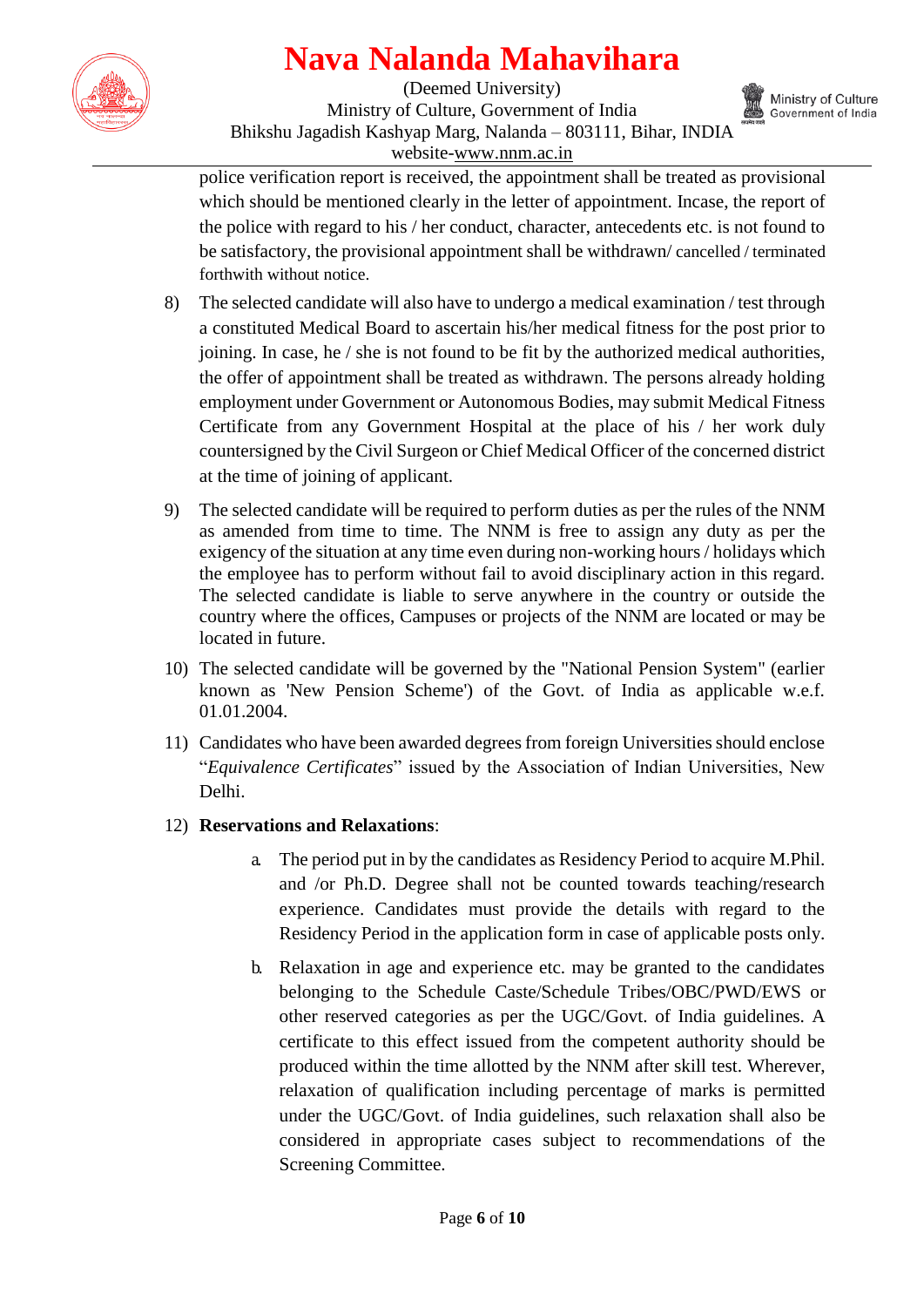

(Deemed University) Ministry of Culture, Government of India Bhikshu Jagadish Kashyap Marg, Nalanda – 803111, Bihar, INDIA website[-www.nnm.ac.in](http://www.nnm.ac.in/)



c. In addition to above, the relaxation in age shall also be given in respect of the following categories as mentioned against each:-

| Sl.<br>N <sub>0</sub> | <b>Categories of persons</b>                                                                                                                                                                                          | <b>Extent of age</b><br>relaxation |
|-----------------------|-----------------------------------------------------------------------------------------------------------------------------------------------------------------------------------------------------------------------|------------------------------------|
|                       | Regular Employees of the Central Government /<br>State Government / Central Universities / UGC<br>maintained deemed to be Universities / Other<br>Central / State autonomous bodies /<br>organizations / Institutions | As per Govt.<br>India rules.       |
|                       | Ex-serviceman                                                                                                                                                                                                         |                                    |

d. (i) Candidates applying against post reserved for PWD should indicate whether he/she, belongs to SC/ST/OBC or General Category, wherever applicable.

(iii) Person suffering from not less than 40% of the relevant disability shall alone be eligible for the benefit of the reservation for Persons with Disabilities.

- e. Candidates seeking reservation under SC/ST/OBC/PwD category are required to submit certificates on the format prescribed by the Government of India, Department of Personnel and Trainings. Socially and Educationally Backward Class (SEBC) candidates will be considered as OBC only if they submit the required latest issued certificates in the prescribed enclosed format. Further, they shall submit the declaration given in the application form.
- f. The appointment under reserved category will be provisional and subject to certificate being verified through the proper channels. If the verification reveals that the claim of the candidate belonging to particular category is false, his/her services will be terminated forthwith without assigning any further reasons and without prejudice to such further action as may be taken under the provisions of the Indian Penal Code / Ranbir Penal Code for production of false certificates.
- 13) Candidate should bring all original certificates along with one set of self-attested photocopies relating to his / her age, qualification, experience and caste etc. at the time of interview. In case the candidate fails to submit the documents, he / she shall not be allowed to appear in interview, as the case may be and his / her candidature shall be treated as cancelled without any further communication in this regard.
- 14) (i) Interim enquiries shall not be entertained.
	- (ii) Conditional form of applications will not be entertained by the NNM.
	- (iii) 'Canvassing in any form shall disqualify the candidature of the candidate'.

(iv) Applicants are required to apply on separate application form for each post. Each application without the required application fee by way of a/c payee draft shall be rejected.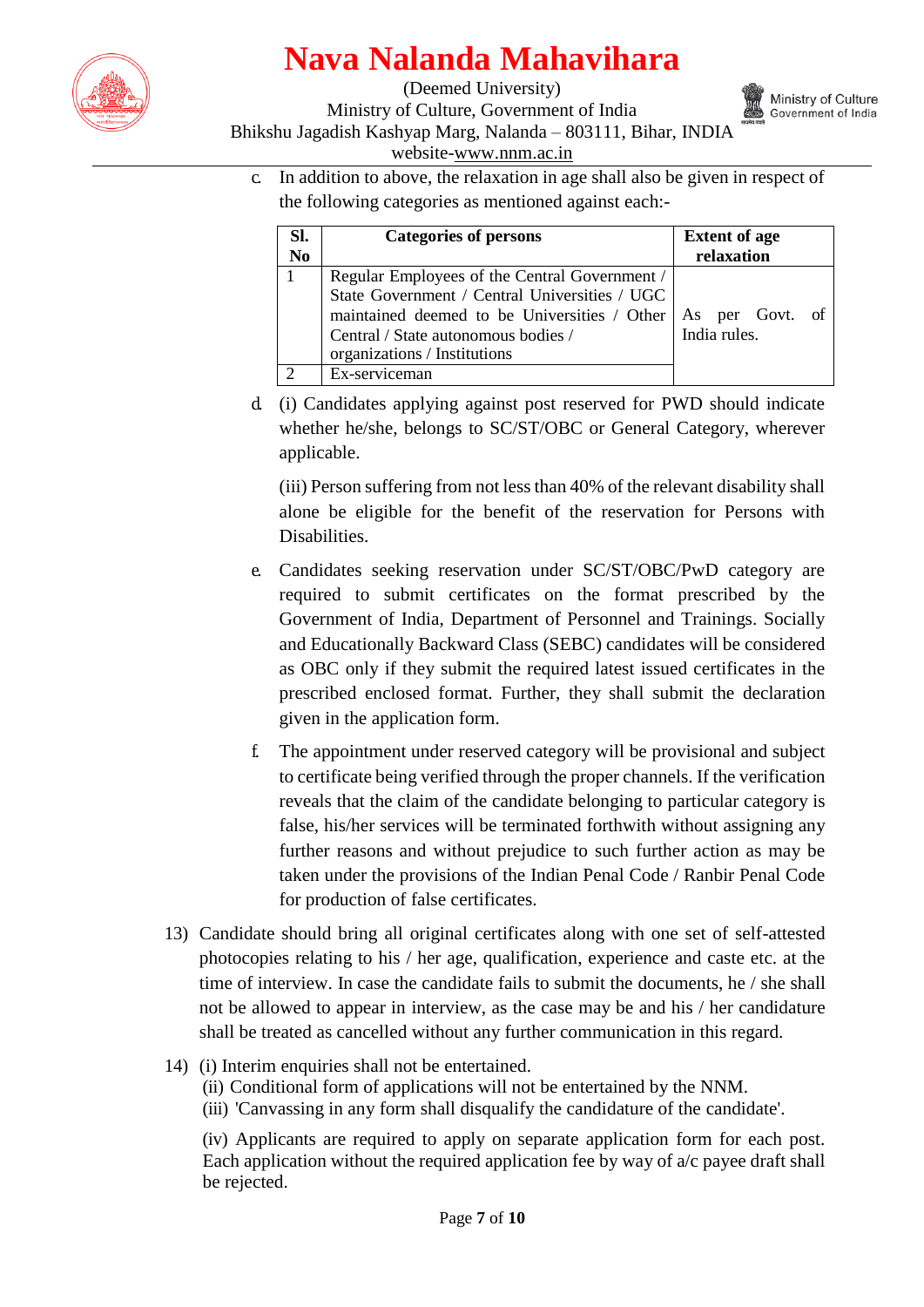

(Deemed University) Ministry of Culture, Government of India Bhikshu Jagadish Kashyap Marg, Nalanda – 803111, Bihar, INDIA website[-www.nnm.ac.in](http://www.nnm.ac.in/)



**Please Note that Cheque (s) or any other mode of payment on a/c of application fee shall not be accepted under any circumstances, only Demand Draft/Bank Draft drawn in favour of Registrar, Nava Nalanda Mahavihara, Nalanda shall be accepted**.

- 15) The NNM shall not be responsible for any postal / electronic delay. The application must be submitted prior to closing date and time of application. The candidate shall be required to submit the list of enclosures and also write his/her complete information with regard to his / her correspondence and permanent address with pin code, telephone numbers, cell-phone numbers, e-mail ID, which will facilitate communication at any point of time.
- 16) Candidates who have been awarded degrees from foreign Universities should enclose "*Equivalence Certificates*" issued by the Association of Indian Universities, New Delhi.
- 17) The NNM reserves the right to place reasonable limit on the total number of candidates to be called for interview wherever applicable.
- 18) The selected candidates shall be appointed under written contract.
- 19) Age of superannuation for all the positions shall be as per GOI / UGC norms as amended from time to time.
- 20) Candidate who is already in service should submit a certificate from the employer or his/her authorized officer to the effect that no disciplinary proceeding is pending or contemplated against him/her. Apart from this, the Vigilance Clearance Report shall also be furnished along with the application or at the time of interview.
- **21) Person serving and willing to be considered for appointment on deputation basis can also apply.**
- 22) The grade point B in the 7 point scale (Grade O, A, B, C, D, E & F) shall be regarded as equivalent to 55% wherever the grading system is followed.
- 23) With regard to any ambiguity relating to the recruitment rules in general and eligibility in respect of any post in particular, the decision of the NNM Authority shall be final.
- 24) (i) The NNM reserves the right to fill or not to fill up the posts advertised for any reasons whatsoever. If any vacancy arises after recruitment to a particular post due to whatsoever reasons, the vacancy may be filled up from the panel of that post within a period of one year from the date of selection committee.
	- (ii) The NNM reserves the right to withdraw the advertisement either partly or wholly at any time without assigning any reason to this effect.
	- (iii) Number of posts advertised may be treated as tentative. The NNM shall have the right to increase/decrease the number of posts at the time of selection and make appointments accordingly.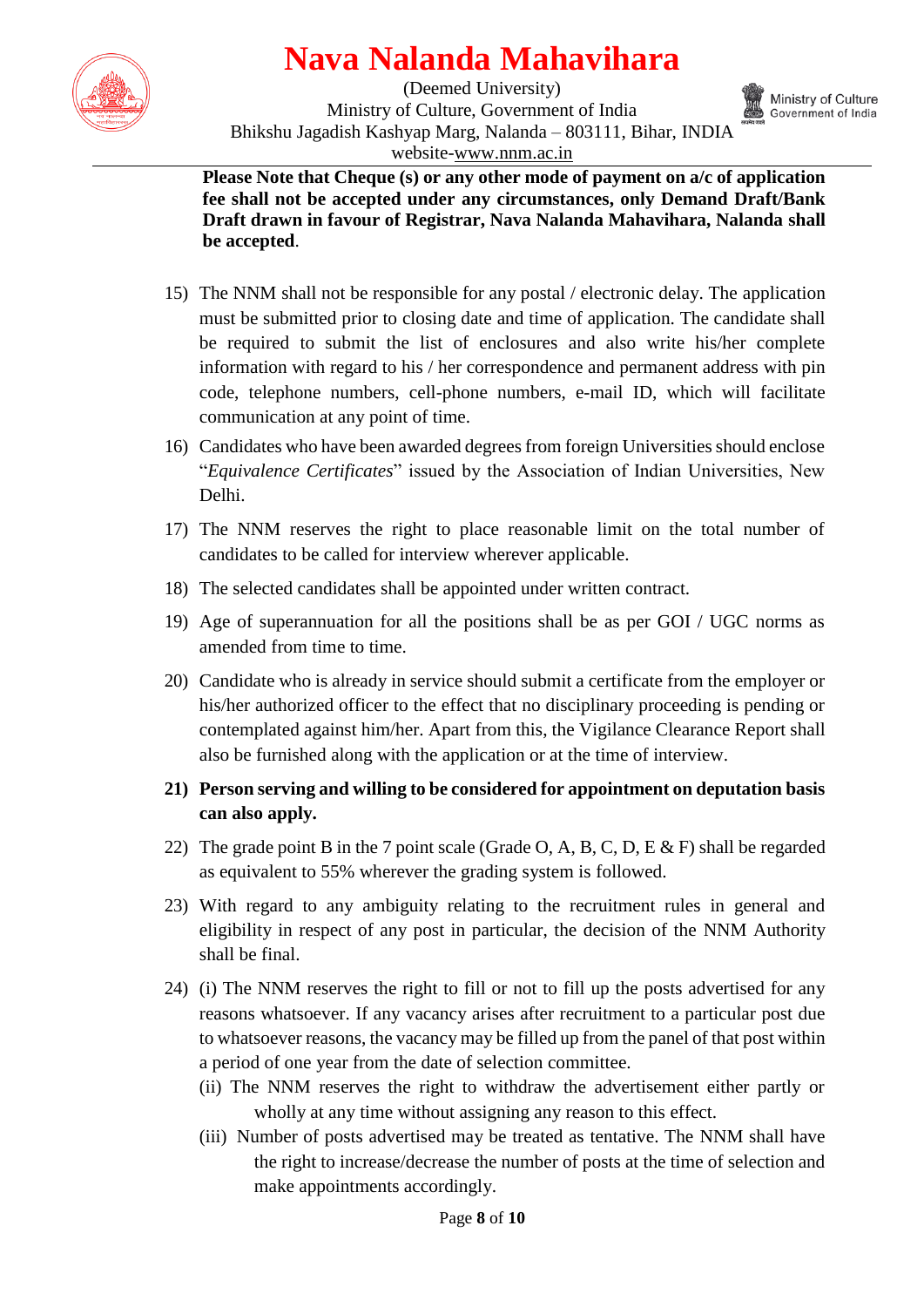

(Deemed University) Ministry of Culture, Government of India Bhikshu Jagadish Kashyap Marg, Nalanda – 803111, Bihar, INDIA website[-www.nnm.ac.in](http://www.nnm.ac.in/)



- **25) No TA/DA shall be paid to the candidates for attending the interview / Written Test / Skill test.**
- 26) **Rejection of Applications Forms:** The Application form not filled up on the basis of supporting documents, duly attested (From a gazette officer) clear Xeroxed copies of degree certificate/marks sheet/ experience certificate/ category certificate (if applicable) issued by the respective Competent Authorities and incomplete applications shall be rejected summarily. Application form (i) received after the last date of receipt of application at NNM, or (ii) incomplete in any respect or (iii) any fresh paper / enclosures after the last date of receipt of application, shall not be entertained. No amendments in application form will be allowed. Thus, candidates are advised to be careful while filling the application form.
- **27)** Candidates in their own interest are advised to check the NNM website [\(www.nnm.ac.in\)](http://www.cujammu.ac.in/) regularly for the update, if any, regarding the advertisement. **All correspondence including Intimation of Written Test, Admit Card for written test & Skill test / Interview (wherever applicable) will be published on NNM's official website or through Social media, as applicable.**
- 28) Any change of postal address given in the application form should at once be communicated to the NNM through mail or authentic mobile number or written request.
- 29) In case of any dispute, any suit or legal proceeding by or against the NNM, Courts within whose local Jurisdiction, Headquarter of the NNM is situated shall have the Jurisdiction.
- 30) Application fee once paid shall not be refunded under any circumstances.
- 31) In case of any doubt in English or Hindi version of the Notification, English version shall prevail over Hindi version.
- 32) Appointment offer to selected candidates shall remain valid for 21 days from the date of issue of appointment order. Non-reporting / joining of appointed candidate(s) within the prescribed time limit will automatically cancel the appointment. Such posts will be offered to next candidate as per merit list invogue.
- 33) The recruitment against the advertised posts shall be carried out in accordance with the UGC Regulations as amended from time to time / NNM / GOI norms.